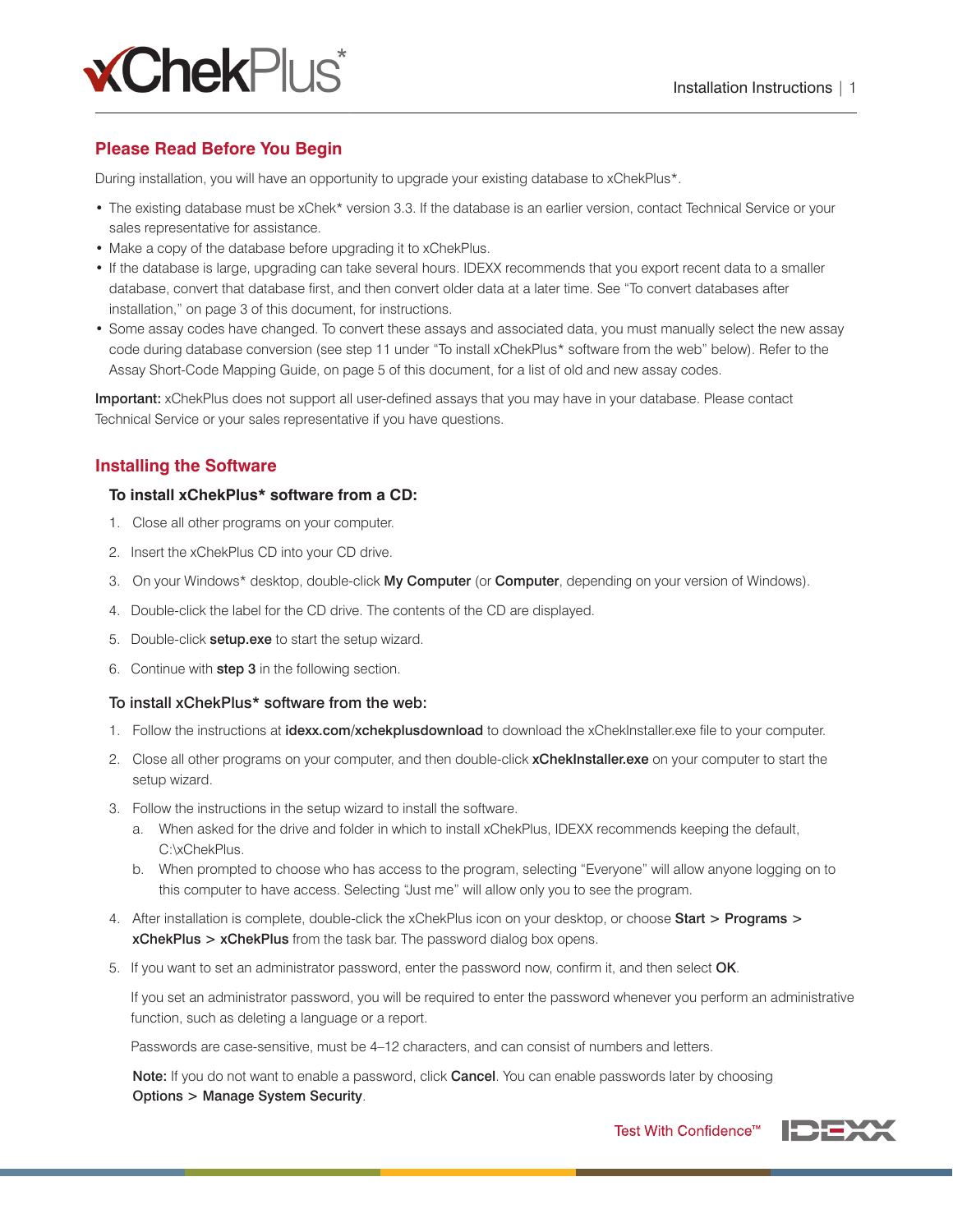

6. In the Manage Languages dialog box, select the language you want, click Make Default, and then click Close.

Note: English is the default language during installation. See the section called "To add a new language" on page 4 of this document to add additional languages and change the default.

The Upgrade Database dialog box opens. You can now upgrade an existing database to xChekPlus, if desired.

- 7. Decide whether to upgrade your database. Consider these factors:
	- a. The upgrade can take several hours if the database is very large. If desired, close the Upgrade Database dialog box, and refer to "To convert databases after installation" on page 3 of this document.
	- b. The database to be upgraded must be xChek version 3.3. If your database is an earlier version, close the Upgrade Database dialog box, and contact Technical Service or your sales representative.
	- c. If the database is version 3.3 and you choose to upgrade now, continue with the remaining steps.
- 8. If you want to transfer version 3.3 templates to xChekPlus, make sure the template orientation (horizontal or vertical) is the same in both databases:
	- a. Open xChek 3.3, select Database  $>$  Assays, and then select the assay you want.
	- b. In the assay window, click the **Basic** button. Write down the assay orientation.
	- c. In xChekPlus, close the Upgrade Database dialog box. Select Database > Assays, and then select the same assay, noting the orientation.
	- d. If the assay orientation in xChekPlus is different from the assay orientation in xChek 3.3, change the xChekPlus assay orientation to match, and then close the assay dialog box.
	- e. Repeat for all version 3.3 assays you want to transfer.
	- f. Select Database > Convert xChek Database to reopen the Upgrade Database dialog box, and then continue with step 10 to perform the database upgrade.
- 9. If you do not want to transfer version 3.3 templates into xChekPlus, you must delete the templates first:
	- a. Open xChek 3.3, and select  $File > Temple$ .
	- b. Hold CTRL and click to select the templates you do not want, and then click Delete.
	- c. Continue with step 10 to perform the database upgrade.
- 10. Click Browse, locate the database you want to upgrade, and then click Open.

In the Upgrade Status window, red circles with an X indicate assays that must be manually mapped to new assay codes (see the next step) or that have been discontinued. Green check marks indicate assays that automatically map to the same codes in xChekPlus.

11. Select each red-circle assay that you want to convert, and in the Map To area select the xChekPlus code to associate with it. Refer to the Assay Short-Code Mapping Guide on page 5 of this document for a list of old and new assay codes.

Important: If there is no assay to map to, the assay and data will not be transferred into xChekPlus, but it will remain in the xChek 3.3 database. xChekPlus does not support all user-defined assays that you may have in your database. Please contact Technical Service or your sales representative if you have questions.

- 12. After you have mapped all the assays you can, click Resolve. The upgrade status box asks whether you want to import the data into the current database.
- 13. Click Yes. The upgrade starts, and the Upgrade Status window displays its progress.

Or

Click No to select a different database or to import into a new empty database. If you are importing into a new database, enter the name of the new database in the File Name window, and click Save. The upgrade begins; a message is displayed when the upgrade is finished.

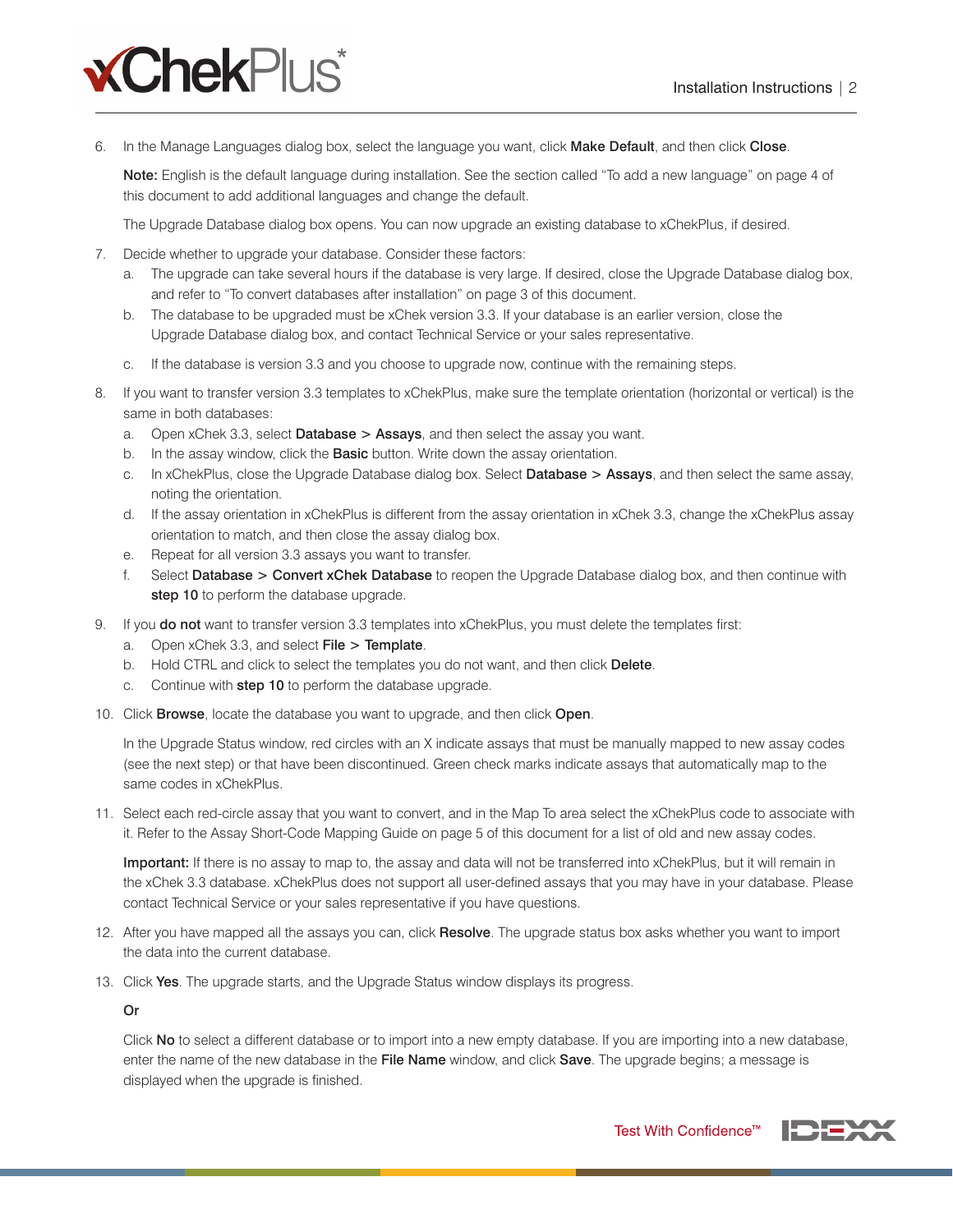

- 14. When all upgrades are complete, check to make sure that all data was converted. For example, check the following:
	- Reference data (veterinarian, owner, etc.)
	- Baselines
	- Name structures

Important: If case data was not converted, you will receive an error message. A log file is created that indicates which cases were not converted.

Contact Technical Service or your sales representative for assistance if any data is missing.

## **To set up your reader and to customize reports:**

- 1. Choose File > Reader Setup from the menu bar to open the Reader Setup dialog box.
- 2. Select your reader from the list.
- 3. If this is a serial reader, adjust any hardware details as necessary and confirm that the COM port is the one you selected when you connected the reader (correct it, if needed).

Note: New USB readers will not show these reader details.

- 4. Click Default to make this your default reader.
- 5. Click Save and then Close.
- 6. From the xChekPlus menu bar, choose Options > Report Configuration to open the Manage Report Configuration Dialog box.
- 7. In the Header tab, enter information into the three Header text boxes, and upload a logo if desired. The information and logo will be displayed at the top of your reports.

Press F1 for information on uploading a logo or refer to the xChekPlus online help system within the software for further information on uploading a logo.

8. Click **Save** and then **Close**.

## **To convert databases after installation:**

- 1. Copy all the databases you want to convert into a single folder, as follows:
	- a. Create a folder on your hard drive, and name it "Databases to convert" or something similar.
	- b. Right-click a database file you want to convert, and select Copy.
	- c. Right click the "Databases to convert" folder, and select Paste.
	- d. Repeat for each database you want to convert.
- 2. Log in to xChekPlus.
- 3. Choose Database > Convert xChek Database.
- 4. Follow steps 10–14 under "To install xChekPlus\* software from the web," on page 1 of this document, to convert the database.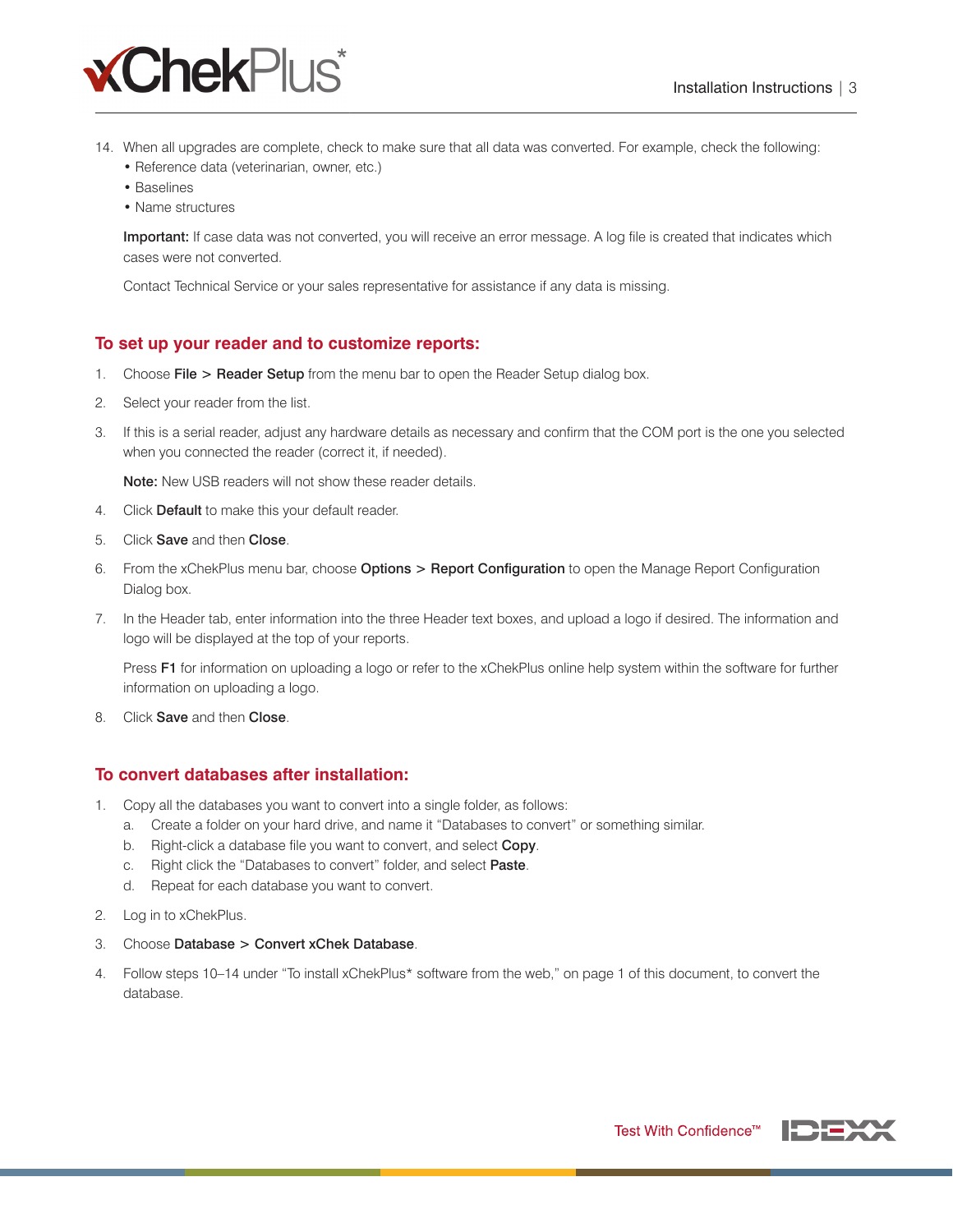

## **Adding a new language**

The default language for the xChekPlus\* software is English. However, you can add new languages and change the default language by using the Manage UI Languages feature in the software.

When support for a new language becomes available, IDEXX will provide a .zip file that contains two files for the language. Follow the steps below to add the language to your xChekPlus software.

#### **To add a new language:**

- 1. Create a folder on your desktop called xChekPlus language home.
- 2. In a web browser go to the xChekPlus download page (idexx.com/xchekplusdownload).
- 3. From the list of language plug-in files, select the language you want.
- 4. When prompted, click **Save As**, and save the file to your desktop.
- 5. Open the .zip file you just downloaded, and copy the two files to the xChekPlus language home folder you created.
- 6. In xChekPlus, choose **Options > Manage Languages** from the menu bar. The Manage UI Languages box opens.
- 7. Click the Add button, and enter the administrator password, if prompted. A password is required only if security is enabled. The Browse for Folder box opens.
- 8. Navigate to the desktop, select the **xChekPlus language home** folder, and then click the OK button. The language is installed.
- 9. Click the OK button when you see the message "Import Success." The language is now displayed in the Language Name list.
- 10. Select the language from the Language Name list.
- 11. Click the Make Default button in the Language Details section to set the language as the default. The title bar and button labels are immediately changed to the new language.
- 12. Click the Close button to close the Manage UI Languages box.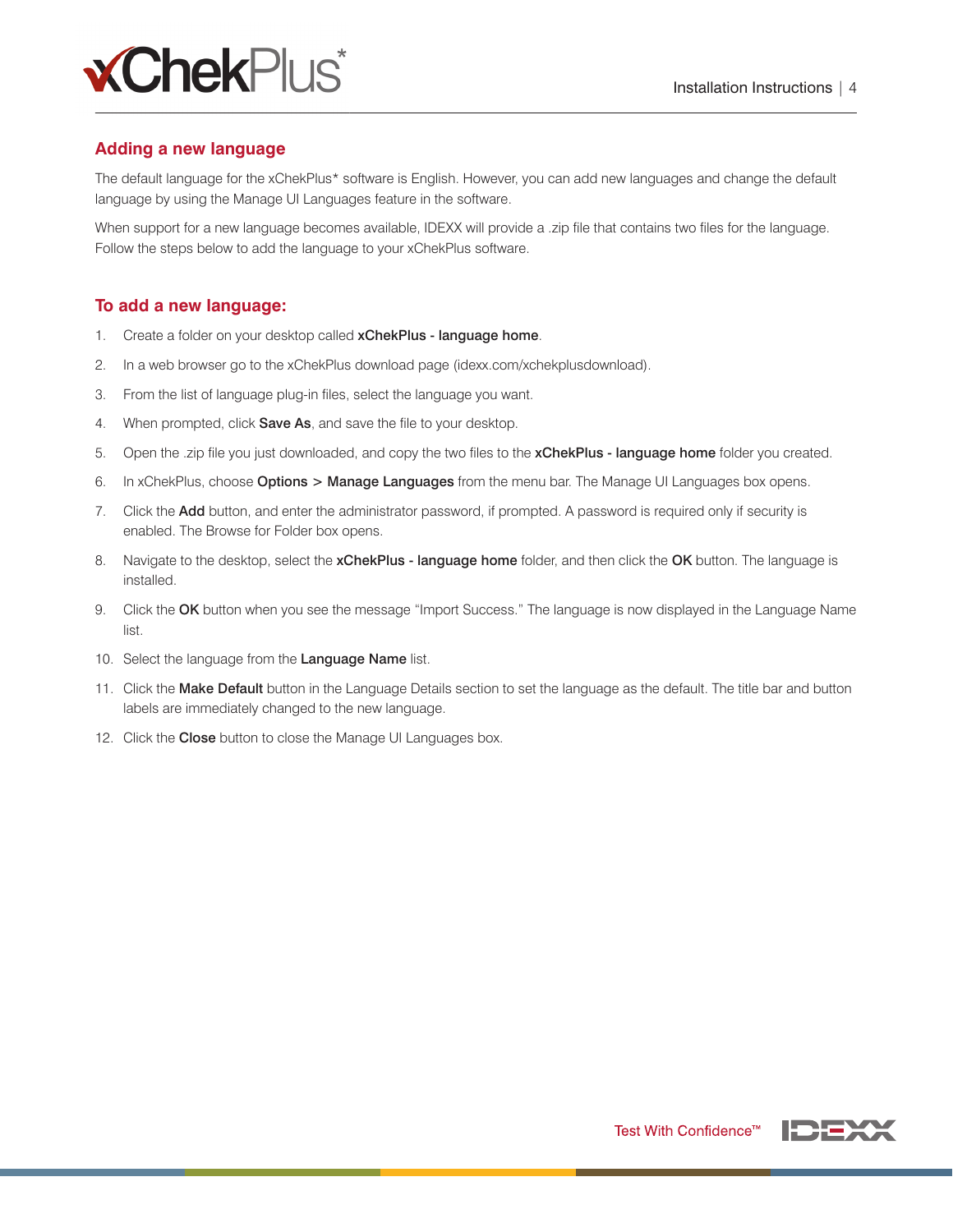

# **Assay Short-Code Mapping Guide**

In the table below, the Action Needed column identifies with a red X those assays that must be mapped to new xChekPlus assay codes. You are required to map only those assay codes that are used in your laboratory. When upgrading an xChek database to xChekPlus, the list of assays shown in the mapping window reflects only those assays present in the database that is being upgraded.

| <b>Previous</b><br><b>Assay Code</b> | <b>Test Name</b>                                  | <b>xChekPlus</b><br><b>Assay Code</b> | <b>Action</b><br>Needed | Comments          | <b>Species</b> |
|--------------------------------------|---------------------------------------------------|---------------------------------------|-------------------------|-------------------|----------------|
| AE                                   | <b>IDEXX AE Ab Test</b>                           | AE                                    | none                    |                   | Poultry        |
| Al                                   | <b>IDEXX AI Ab Test</b>                           | Al                                    | none                    |                   | Poultry        |
| Alms                                 | <b>IDEXX AI MultiS-Screen Ab Test</b>             | Alms                                  | none                    |                   | Poultry        |
| ALV-J                                | <b>IDEXX ALV-J Ab Test</b>                        | ALV-J                                 | none                    |                   | Poultry        |
| <b>APP</b>                           | <b>IDEXX APP-ApxIV Ab Test</b>                    | <b>APP</b>                            | none                    |                   | Swine          |
| <b>APP-Apx IV</b>                    | <b>IDEXX APP-ApxIV Ab Test</b>                    |                                       | none                    | Discontinued      | Swine          |
| <b>APV</b>                           | <b>IDEXX APV Ab Test</b>                          | <b>APV</b>                            | none                    |                   | Poultry        |
| <b>BabMBUS</b>                       | Brucella Abortus Milk Bulk (U.S.)                 |                                       | none                    | Discontinued      | Ruminants      |
| BabM-PQ                              | <b>IDEXX Brucellosis Milk Ab Test</b>             | <b>BrucM</b>                          | <b>MAP</b>              | Assay code change | Ruminants      |
| <b>BabMQUS</b>                       | Brucella Abortus Milk Quarter (U.S.)              |                                       | none                    | Discontinued      | Ruminants      |
| <b>BabOUS</b>                        | Brucella Abortus (OUS)                            |                                       | none                    | Discontinued      | Ruminants      |
| <b>BabSBOV</b>                       | <b>Brucella Abortus Serum BOV</b>                 |                                       | none                    | Discontinued      | Ruminants      |
| BabSI-IP                             | <b>IDEXX Brucellosis Serum Ab Test</b>            | <b>BrucS</b>                          | <b>MAP</b>              | Assay code change | Ruminants      |
| BabSP-IP                             | <b>IDEXX Brucellosis Serum Ab Test</b>            | <b>BrucSP</b>                         | <b>MAP</b>              | Assay code change | Ruminants      |
| <b>BabSSR</b>                        | <b>Brucella Abortus Serum SR</b>                  |                                       | none                    | Discontinued      | Ruminants      |
| BHV1 1-11                            | <b>IDEXX BHV-1 Bulk Milk Ab Test</b>              | BHV1 1-10                             | <b>MAP</b>              | Assay code change | Ruminants      |
| BHV1 11-21                           | IDEXX BHV-1 Bulk Milk Ab Test                     | BHV1 11-20                            | <b>MAP</b>              | Assay code change | Ruminants      |
| BHV1 21-31                           | <b>IDEXX BHV-1 Bulk Milk Ab Test</b>              | BHV1 21-30                            | <b>MAP</b>              | Assay code change | Ruminants      |
| BHV1 31-41                           | <b>IDEXX BHV-1 Bulk Milk Ab Test</b>              | BHV1 31-40                            | <b>MAP</b>              | Assay code change | Ruminants      |
| BHV1 41-51                           | IDEXX BHV-1 Bulk Milk Ab Test                     | BHV1 41-50                            | <b>MAP</b>              | Assay code change | Ruminants      |
| <b>BLVMs-PQ</b>                      | <b>IDEXX Leukosis Milk Screening Ab Test</b>      | <b>BLVsM</b>                          | <b>MAP</b>              | Assay code change | Ruminants      |
| <b>BLVMv-PQ</b>                      | <b>IDEXX Leukosis Milk Verification Ab Test</b>   | <b>BLVvM</b>                          | <b>MAP</b>              | Assay code change | Ruminants      |
| <b>BLVs</b>                          | Bovine Leukemia Virus (Screening)                 |                                       | none                    | Discontinued      | Ruminants      |
| <b>BLVSblk-PQ</b>                    | <b>IDEXX Leukosis Blocking Ab Test</b>            | <b>BLVBlocking</b>                    | <b>MAP</b>              | Assay code change | Ruminants      |
| <b>BLVsS-PQ</b>                      | <b>IDEXX Leukosis Serum Screening</b><br>Ab Test  | <b>BLVsS</b>                          | <b>MAP</b>              | Assay code change | Ruminants      |
| <b>BLVv</b>                          | Bovine Leukemia Virus (Verification)              |                                       | none                    | Discontinued      | Ruminants      |
| <b>BLVvON</b>                        | Bovine Leukemia Virus (Verification)<br>Overnight |                                       | none                    | Discontinued      | Ruminants      |
| <b>Brucovis</b>                      | <b>IDEXX Brucella ovis Ab Test</b>                | <b>Brucovis</b>                       | none                    |                   | Ruminants      |
| <b>BSE</b>                           | HerdChek* BSE Ag Test                             | <b>BSE</b>                            | none                    |                   | Ruminants      |
| <b>BSEScSR</b>                       | HerdChek* BSE-Scrapie Ag Test                     | <b>BSESrum</b>                        | <b>MAP</b>              | Assay code change | Ruminants      |
| <b>BlueT70/80</b>                    | <b>IDEXX Bluetongue Competition Ab Test</b>       | <b>BTV</b>                            | <b>MAP</b>              | Assay code change | Ruminants      |
| BVDP80I-IP                           | IDEXX BVDV p80 Ab Test                            | BVDAbP80S                             | <b>MAP</b>              | Assay code change | Ruminants      |
| BVDP80M-IP                           | IDEXX BVDV p80 Ab Test                            | BVDAbP80M                             | <b>MAP</b>              | Assay code change | Ruminants      |
| BVDP80P-IP                           | IDEXX BVDV p80 Ab Test                            | BVDAbP80SP                            | <b>MAP</b>              | Assay code change | Ruminants      |

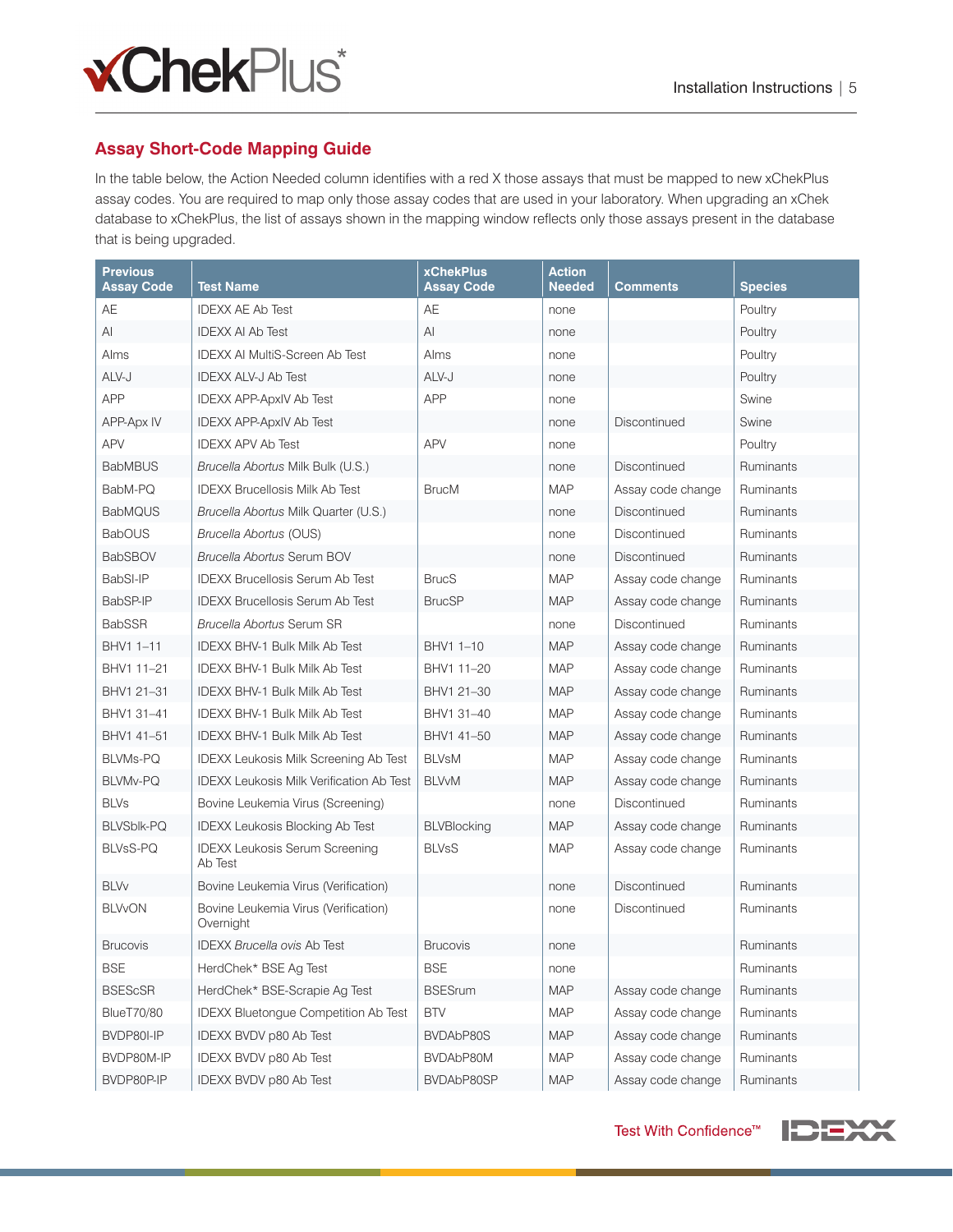

| <b>Previous</b><br><b>Assay Code</b> | <b>Test Name</b>                          | <b>xChekPlus</b><br><b>Assay Code</b> | <b>Action</b><br><b>Needed</b> | Comments                                                                                           | Species   |
|--------------------------------------|-------------------------------------------|---------------------------------------|--------------------------------|----------------------------------------------------------------------------------------------------|-----------|
| <b>BVDvAb</b>                        | <b>IDEXX BVDV Total Ab Test</b>           | <b>BVDvAb</b>                         | none                           |                                                                                                    | Ruminants |
| <b>BVDvAbBM</b>                      | <b>IDEXX BVDV Total Ab Test</b>           | <b>BVDvAbBM</b>                       | none                           |                                                                                                    | Ruminants |
| <b>BVDVAgEN</b>                      | <b>IDEXX BVDV Ag/Serum Plus Test</b>      | <b>BVDvAgEN</b>                       | <b>MAP</b>                     | Assay code change                                                                                  | Ruminants |
| <b>BVDvAgL</b>                       | <b>IDEXX BVDV Ag Leukocytes Test</b>      | <b>BVDvAgL</b>                        | none                           |                                                                                                    | Ruminants |
| <b>BVDvAgS</b>                       | <b>IDEXX BVDV Ag/Serum Plus Test</b>      | <b>BVDvAgSP</b>                       | <b>MAP</b>                     | Assay code change                                                                                  | Ruminants |
| BVDVAgS/EN                           | IDEXX BVDV Ag Test (U.S.)                 | <b>BVDvAgSEN</b>                      | <b>MAP</b>                     | Assay code change                                                                                  | Ruminants |
| BVDVAgS/ENO                          | IDEXX BVDV Ag Test (U.S.)                 | BVDvAgSEN-ON                          | <b>MAP</b>                     | Assay code change                                                                                  | Ruminants |
| <b>BVDX2LEN</b>                      | <b>IDEXX BVDV PI X2 Ag Test</b>           | <b>BVDx2LEN</b>                       | <b>MAP</b>                     | Assay code change                                                                                  | Ruminants |
| BVDX2SEN                             | IDEXX BVDV PI X2 Ag Test                  | <b>BVDx2SEN</b>                       | <b>MAP</b>                     | Assay code change                                                                                  | Ruminants |
| CAV                                  | <b>IDEXX CAV Ab Test</b>                  | CAV                                   | none                           |                                                                                                    | Poultry   |
| <b>CAV100</b>                        | <b>IDEXX CAV Ab Test (Vaccination)</b>    | CAV100                                | none                           |                                                                                                    | Poultry   |
| <b>ChekBrMLPO</b>                    | <b>IDEXX Brucellosis Milk X2 Ab Test</b>  | BrucBM-ON2x                           | <b>MAP</b>                     | Assay code change                                                                                  | Ruminants |
| ChekBrMON                            | <b>IDEXX Brucellosis Milk X2 Ab Test</b>  | BrucM-ON 2X                           | <b>MAP</b>                     | Assay code change                                                                                  | Ruminants |
| <b>ChekBrMSH</b>                     | <b>IDEXX Brucellosis Milk X2 Ab Test</b>  | BrucM <sub>2X</sub>                   | <b>MAP</b>                     | Assay code change                                                                                  | Ruminants |
| <b>ChekBrS</b>                       | <b>IDEXX Brucellosis Serum X2 Ab Test</b> | BrucS <sub>2x</sub>                   | <b>MAP</b>                     | Assay code change                                                                                  | Ruminants |
| <b>ChekBrSP</b>                      | <b>IDEXX Brucellosis Serum X2 Ab Test</b> | BrucS-Pool 2x                         | <b>MAP</b>                     | Assay code change                                                                                  | Ruminants |
| <b>CHEKITBLV</b>                     | <b>IDEXX Leukosis Serum X2 Ab Test</b>    | BLVs-Ind                              | <b>MAP</b>                     | Assay code change                                                                                  | Ruminants |
| <b>CHEKITBLVP</b>                    | <b>IDEXX Leukosis Serum X2 Ab Test</b>    | <b>BLVs-Pool</b>                      | <b>MAP</b>                     | Assay code change                                                                                  | Ruminants |
| <b>CHEKIT-NEO</b>                    | <b>IDEXX Neospora Ab Test</b>             | <b>IDEXX NEO</b>                      | <b>MAP</b>                     | Assay code change                                                                                  | Ruminants |
| <b>CHEKITTOXO</b>                    | <b>IDEXX Toxotest Ab Test</b>             | Toxo                                  | <b>MAP</b>                     | Assay code change                                                                                  | Ruminants |
| Chlamydia                            | <b>IDEXX Chlamydiosis Total Ab Test</b>   | Chlamydia                             | none                           |                                                                                                    | Ruminants |
| CSF-Marker                           | <b>IDEXX CSF Marker Test</b>              | CSF-Marker                            | none                           |                                                                                                    | Swine     |
| CSF-Sero                             | <b>IDEXX CSF Sero Ab Test</b>             | CSF-Sero                              | none                           | Due to a change in<br>calculation data, this assay<br>will not be converted over<br>into xChekPlus | Swine     |
| <b>CSFVAb</b>                        | <b>IDEXX CSFV Ab Test</b>                 | <b>CSFVAb</b>                         | none                           |                                                                                                    | Swine     |
| <b>CSFVAgS</b>                       | <b>IDEXX CSFV Ag Serum Test</b>           | <b>CSFVag</b>                         | <b>MAP</b>                     | Assay code change                                                                                  | Swine     |
| <b>CWD</b>                           | HerdChek* CWD Ag Test                     | <b>CWD</b>                            | none                           |                                                                                                    | Ruminants |
| <b>EIA</b>                           | <b>IDEXX CELISA EIA Test</b>              | EIA                                   | none                           |                                                                                                    | Equine    |
| <b>EXP</b>                           | <b>Experimental Protocol</b>              |                                       | none                           | Discontinued                                                                                       | Poultry   |
| FMD-3ABC                             | <b>IDEXX FMD 3ABC Ab Test</b>             | <b>FMD</b>                            | MAP                            | Assay code change                                                                                  | Ruminants |
| Hypo                                 | IDEXX Hypodermosis Serum Ab Test          | HypoS                                 | <b>MAP</b>                     | Assay code change                                                                                  | Ruminants |
| HypoMilk                             | IDEXX Hypodermosis Milk Ab Test           | HypoM                                 | MAP                            | Assay code change                                                                                  | Ruminants |
| <b>IBD</b>                           | <b>IDEXX IBD Ab Test</b>                  | <b>IBD</b>                            | none                           |                                                                                                    | Poultry   |
| <b>IBD-XR</b>                        | <b>IDEXX IBD-XR Ab Test</b>               | <b>IBD-XR</b>                         | none                           |                                                                                                    | Poultry   |
| <b>IBRgB</b>                         | IDEXX IBR gB X2 Ab Test                   | <b>IBRgB</b>                          | none                           |                                                                                                    | Ruminants |
| <b>IBRgBpool</b>                     | IDEXX IBR gB X2 Ab Test                   | <b>IBRgBpool</b>                      | none                           |                                                                                                    | Ruminants |
| <b>IBRgE</b>                         | <b>IDEXX IBR gE Ab Test</b>               | <b>IBRgE</b>                          | none                           |                                                                                                    | Ruminants |
| <b>IBRgEM</b>                        | <b>IDEXX IBR gE Ab Test</b>               | <b>IBRgEM</b>                         | none                           |                                                                                                    | Ruminants |
| <b>IBRInd</b>                        | <b>IDEXX IBR Individual Ab Test</b>       | <b>IBRInd</b>                         | none                           |                                                                                                    | Ruminants |
| <b>IBRpool</b>                       | <b>IDEXX IBR Pool Ab Test</b>             | <b>IBRpool</b>                        | none                           |                                                                                                    | Ruminants |

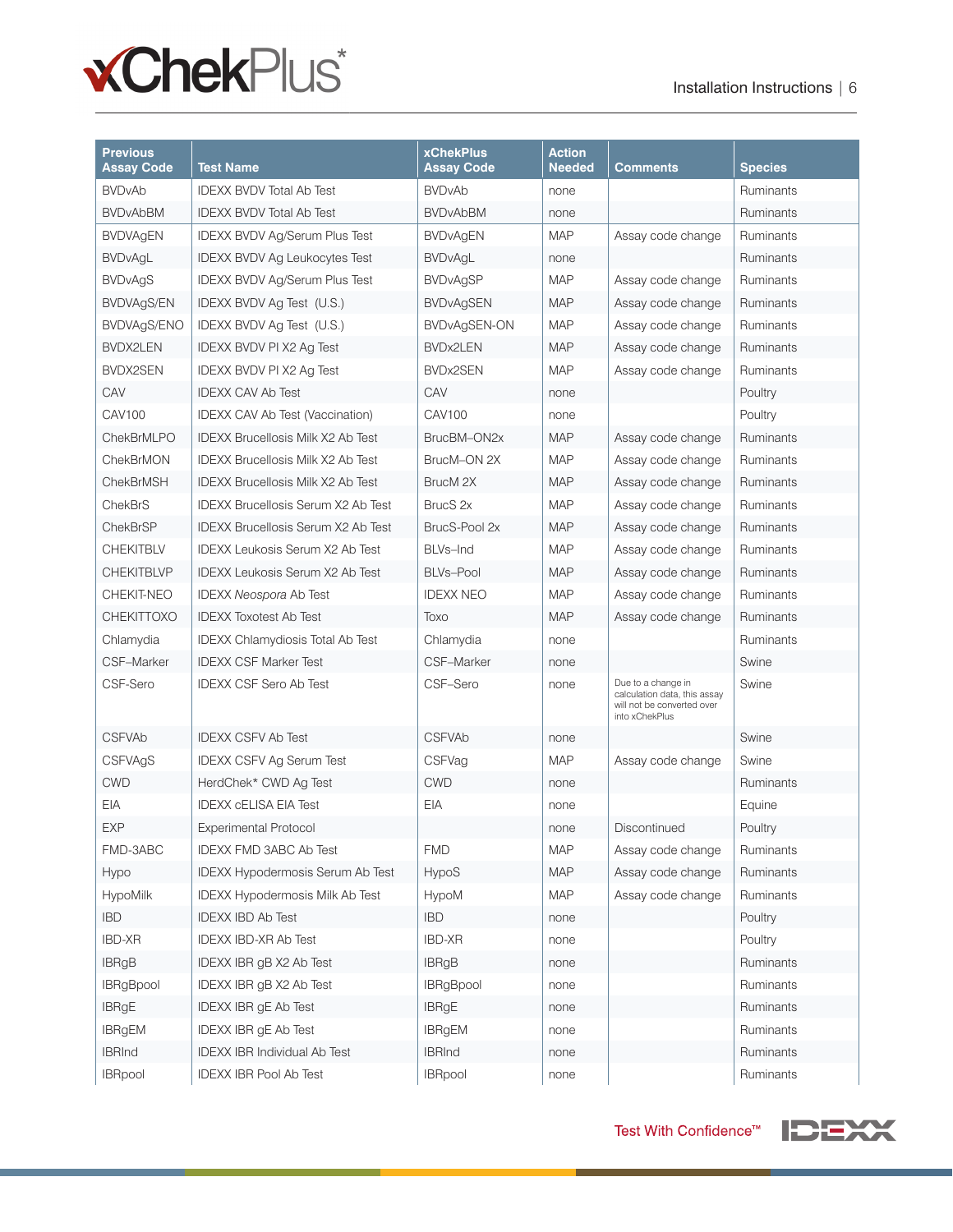# **xChekPlus**\*

| <b>Previous</b><br><b>Assay Code</b> | <b>Test Name</b>                                          | <b>xChekPlus</b><br><b>Assay Code</b> | <b>Action</b><br><b>Needed</b> | Comments          | <b>Species</b>   |
|--------------------------------------|-----------------------------------------------------------|---------------------------------------|--------------------------------|-------------------|------------------|
| <b>IBRs</b>                          | Infectious Bovine Rhinotracheitis Virus<br>(Screening)    |                                       | none                           | Discontinued      | Ruminants        |
| <b>IBRTnkM</b>                       | <b>IDEXX IBR Pool Ab Test</b>                             | <b>IBRTnkM</b>                        | none                           |                   | Ruminants        |
| <b>IBRv</b>                          | Infectious Bovine Rhinotracheitis Virus<br>(Verification) |                                       | none                           | Discontinued      | Ruminants        |
| <b>IBV</b>                           | <b>IDEXX IBV Ab Test</b>                                  | <b>IBV</b>                            | none                           |                   | Poultry          |
| InfAavian                            | <b>IDEXX Influenza A Ab Test</b>                          | <b>INFAavian</b>                      | <b>MAP</b>                     | Assay code change | Poultry          |
| <b>InfAother</b>                     | <b>IDEXX Influenza A Ab Test</b>                          | Influenza A                           | <b>MAP</b>                     | Assay code change | Swine            |
| JohnesAb                             | Johne's Antibody                                          |                                       | none                           | Discontinued      | Ruminants        |
| <b>LLAB</b>                          | <b>IDEXX ALV Ab Test</b>                                  | <b>LLAB</b>                           | none                           |                   | Poultry          |
| <b>LLAG</b>                          | <b>IDEXX ALV Ag Test</b>                                  | <b>LLAG</b>                           | none                           |                   | Poultry          |
| <b>Mbovis</b>                        | <b>IDEXX M. bovis Ab Test</b>                             | <b>MBovis</b>                         | <b>MAP</b>                     | Assay code change | Ruminants        |
| MG                                   | <b>IDEXX MG Ab Test</b>                                   | MG                                    | none                           |                   | Poultry          |
| <b>MGSR</b>                          | Mycoplasma gallisepticum SR                               |                                       | none                           | Discontinued      | Poultry          |
| Mhyo                                 | IDEXX M. hyo. Ab Test                                     | Mhyo                                  | none                           |                   | Swine            |
| <b>MMt</b>                           | <b>IDEXX MM Ab Test</b>                                   | <b>MMt</b>                            | none                           |                   | Poultry          |
| <b>MMtSR</b>                         | Mycoplasma meleagridis SR                                 |                                       | none                           | Discontinued      | Poultry          |
| MptabSC                              | Mycobacterium paratuberculosis<br>Antibody SC             |                                       | none                           | Discontinued      | Ruminants        |
| <b>MptAbSR</b>                       | Mycobacterium paratuberculosis<br>Antibody SR             |                                       | none                           | Discontinued      | Ruminants        |
| <b>MptMUS</b>                        | <b>IDEXX MAP Ab Test</b>                                  | <b>MptMUS</b>                         | none                           |                   | <b>Ruminants</b> |
| <b>MptsMOUS</b>                      | <b>IDEXX Paratuberculosis Screening</b><br>Ab Test        | <b>MptsMOUS</b>                       | none                           |                   | Ruminants        |
| <b>MptSPUS</b>                       | <b>IDEXX MAP Ab Test</b>                                  | <b>MptSPUS</b>                        | none                           |                   | Ruminants        |
| <b>MptsSPOUS</b>                     | <b>IDEXX Paratuberculosis Screening</b><br>Ab Test        | <b>MptsSPOUS</b>                      | none                           |                   | Ruminants        |
| <b>MptvMOUS</b>                      | <b>IDEXX Paratuberculosis Verification</b><br>Ab Test     |                                       | none                           | Discontinued      | Ruminants        |
| MptvSPOUS                            | <b>IDEXX Paratuberculosis Verification</b><br>Ab Test     |                                       | none                           | Discontinued      | Ruminants        |
| <b>MS</b>                            | <b>IDEXX MS Ab Test</b>                                   | <b>MS</b>                             | none                           |                   | Poultry          |
| <b>MSMG</b>                          | <b>IDEXX MG/MS Ab Test</b>                                | <b>MSMG</b>                           | none                           |                   | Poultry          |
| <b>MSSR</b>                          | Mycoplasma synoviae SR                                    |                                       | none                           | Discontinued      | Poultry          |
| MVCAEVs-PQ                           | IDEXX MVV/CAEV p28 Ab Screening<br>Test                   | CAEV/MVVs                             | <b>MAP</b>                     | Assay code change | Ruminants        |
| MVCAEVv-PQ                           | IDEXX MVV/CAEV p28 Ab Verification<br>Test                | CAEV/MVVv                             | <b>MAP</b>                     | Assay code change | Ruminants        |
| <b>MVVs</b>                          | IDEXX CAEV/MVV Total Ab<br>Test-Screening                 | <b>MVVs</b>                           | none                           |                   | Ruminants        |
| <b>NDV</b>                           | <b>IDEXX NDV Ab Test</b>                                  | <b>NDV</b>                            | none                           |                   | Poultry          |
| <b>NDVt</b>                          | <b>IDEXX NDV-T Ab Test</b>                                | <b>NDVt</b>                           | none                           |                   | Poultry          |
| <b>NEO</b>                           | IDEXX Neospora X2 Ab Test                                 | <b>IDEXX NEO X2</b>                   | <b>MAP</b>                     | Assay code change | Ruminants        |
| ORT                                  | <b>IDEXX ORT Ab Test</b>                                  | ORT                                   | none                           |                   | Poultry          |

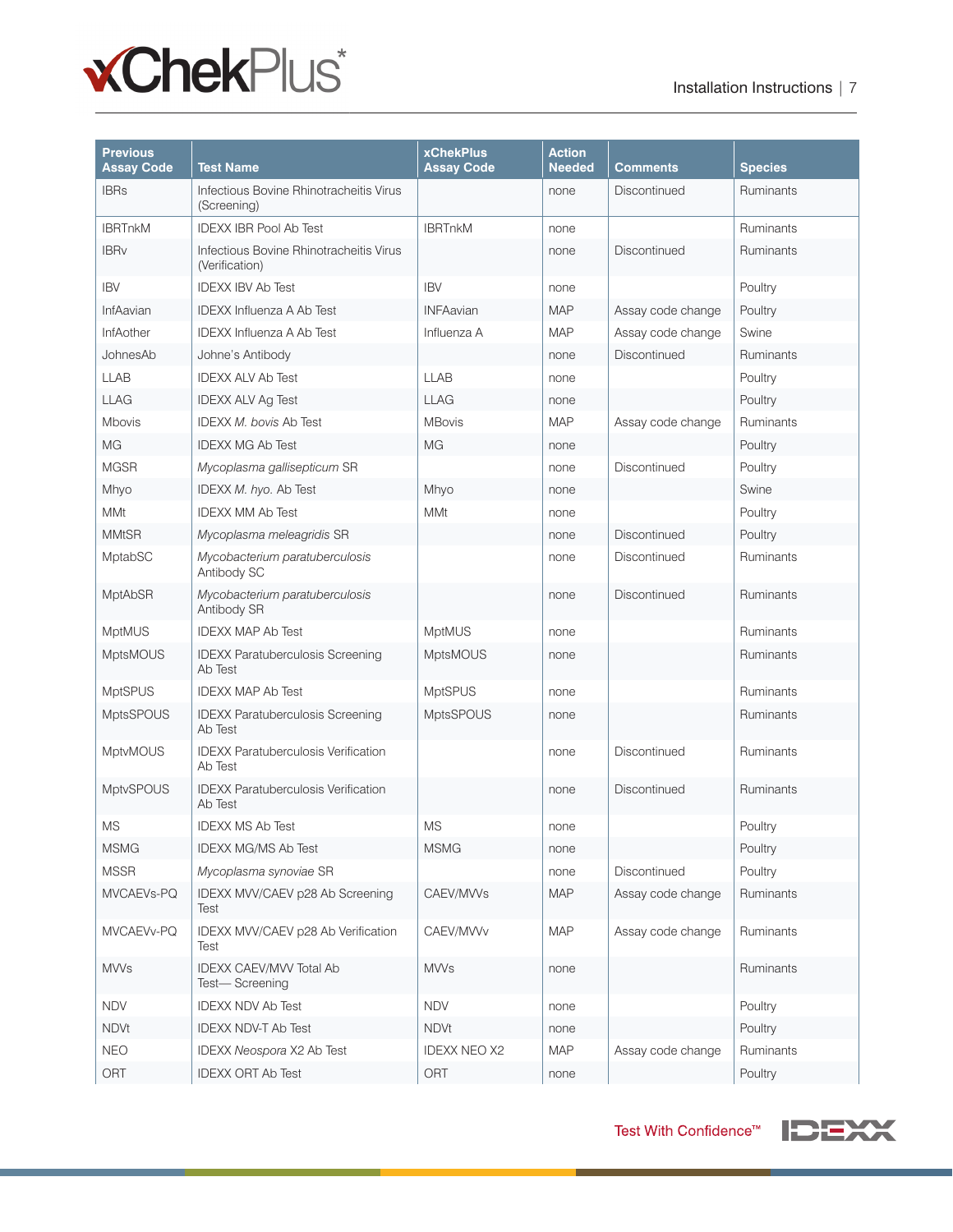

| <b>Previous</b><br><b>Assay Code</b> | <b>Test Name</b>                                   | <b>xChekPlus</b><br><b>Assay Code</b> | <b>Action</b><br><b>Needed</b> | Comments          | <b>Species</b> |
|--------------------------------------|----------------------------------------------------|---------------------------------------|--------------------------------|-------------------|----------------|
| <b>PM</b>                            | <b>IDEXX PM Ab Test</b>                            | <b>PM</b>                             | none                           |                   | Poultry        |
| <b>PMt</b>                           | <b>IDEXX PM-T Ab Test</b>                          | PMt                                   | none                           |                   | Poultry        |
| Pregnancy                            | <b>IDEXX Bovine Pregnancy Test-serum</b>           | <b>Pregnancy Serum</b>                | <b>MAP</b>                     | Assay code change | Ruminants      |
| PregMilk                             | <b>IDEXX Milk Pregnancy Test-</b><br>bovine milk   | Pregnancy Milk                        | <b>MAP</b>                     | Assay code change | Ruminants      |
| <b>PRRS</b>                          | <b>IDEXX PRRS 2XR Ab Test</b>                      | <b>PRRS</b>                           | none                           |                   | Swine          |
| PRRS OF                              | <b>IDEXX PRRS OF Ab Test</b>                       | PRRS OF                               | none                           |                   | Swine          |
| PRRS X3                              | <b>IDEXX PRRS X3 Ab Test</b>                       | PRRS X3                               | none                           |                   | Swine          |
| PRVg1                                | IDEXX PRV/ADV gl Ab Test                           | PRVgpl                                | <b>MAP</b>                     | Assay code change | Swine          |
| PRVgB                                | IDEXX PRV/ADV gB Ab Test                           | PRVgB                                 | none                           |                   | Swine          |
| PRVgB ON                             | IDEXX PRV/ADV gB Ab Test                           | PRVgB ON                              | none                           |                   | Swine          |
| PRVgB ON%                            | <b>IDEXX PRV/ADV gB Ab Test</b>                    |                                       | none                           | Discontinued      | Swine          |
| PRVgB %                              | IDEXX PRV/ADV gB Ab Test                           |                                       | none                           | Discontinued      | Swine          |
| PRVgB-fil                            | <b>IDEXX PRV/ADV gB Ab Test</b>                    | PRVgB-fil                             | none                           |                   | Swine          |
| PRVgB-fil%                           | IDEXX PRV/ADV gB Ab Test                           |                                       | none                           | Discontinued      | Swine          |
| PRVgp1-fil                           | <b>IDEXX PRV/ADV gl Ab Test</b>                    |                                       | none                           | Discontinued      | Swine          |
| PRVgpI(%)                            | IDEXX PRV/ADV gI Ab Test                           | PRVgpI(%)                             | none                           |                   | Swine          |
| PRVs                                 | Pseudorabies Virus (screening)                     |                                       | none                           | Discontinued      | Swine          |
| <b>PRVv</b>                          | Pseudorabies Virus (verification)                  |                                       | none                           | Discontinued      | Swine          |
| Q Fever                              | <b>IDEXX Q Fever Ab Test</b>                       | Q-Fever                               | <b>MAP</b>                     | Assay code change | Ruminants      |
| <b>REO</b>                           | <b>IDEXX REO Ab Test</b>                           | <b>REO</b>                            | none                           |                   | Poultry        |
| <b>REV</b>                           | <b>IDEXX REV Ab Test</b>                           | REV                                   | none                           |                   | Poultry        |
| Salm10%                              | <b>IDEXX Swine Salmonella Ab Test</b>              | Salm 10%                              | <b>MAP</b>                     | Assay code change | Swine          |
| Salm 15%                             | <b>IDEXX Swine Salmonella Ab Test</b>              | Salm 15%                              | none                           |                   | Swine          |
| Salm 20%30                           | <b>IDEXX Swine Salmonella Ab Test</b>              | Salm 20%30                            | none                           |                   | Swine          |
| Salm 20%ON                           | <b>IDEXX Swine Salmonella Ab Test</b>              | Salm 20%ON                            | none                           |                   | Swine          |
| Salm 40%30                           | <b>IDEXX Swine Salmonella Ab Test</b>              | Salm 40%30                            | none                           |                   | Swine          |
| Salm 40%ON                           | <b>IDEXX Swine Salmonella Ab Test</b>              | Salm 40%ON                            | none                           |                   | Swine          |
| Scrapie                              | HerdChek* Scrapie Ag Test                          | Scrapie                               | none                           |                   | Ruminants      |
| SE                                   | <b>IDEXX SE Ab Test</b>                            | <b>SE</b>                             | none                           |                   | Poultry        |
| SIV H1N1                             | <b>IDEXX SIV H1N1 Ab Test</b>                      | SIV H1N1                              | none                           |                   | Swine          |
| SIV H3N2                             | <b>IDEXX SIV H3N2 Ab Test</b>                      | SIV H3N2                              | none                           |                   | Swine          |
| <b>TRCHIS</b>                        | <b>IDEXX Trachitest Serum Screening</b><br>Ab Test | <b>TRACHIS</b>                        | <b>MAP</b>                     | Assay code change | Ruminants      |
| <b>TRCHISP</b>                       | <b>IDEXX Trachitest Serum Screening</b><br>Ab Test | TRACHIs-Pool                          | <b>MAP</b>                     | Assay code change | Ruminants      |
| Trich                                | <b>IDEXX Trichinellosis Ab Test</b>                | Trichen                               | <b>MAP</b>                     | Assay code change | Swine          |
| <b>TrichWB</b>                       | <b>IDEXX Trichinellosis Ab Test</b>                |                                       | none                           | Discontinued      | Swine          |
| <b>TRT</b>                           | Avian Rhinotracheitis                              |                                       | none                           | Discontinued      | Poultry        |
| <b>TRTSV</b>                         | Avian Rhinotracheitis Svanovir                     |                                       | none                           | Discontinued      | Poultry        |